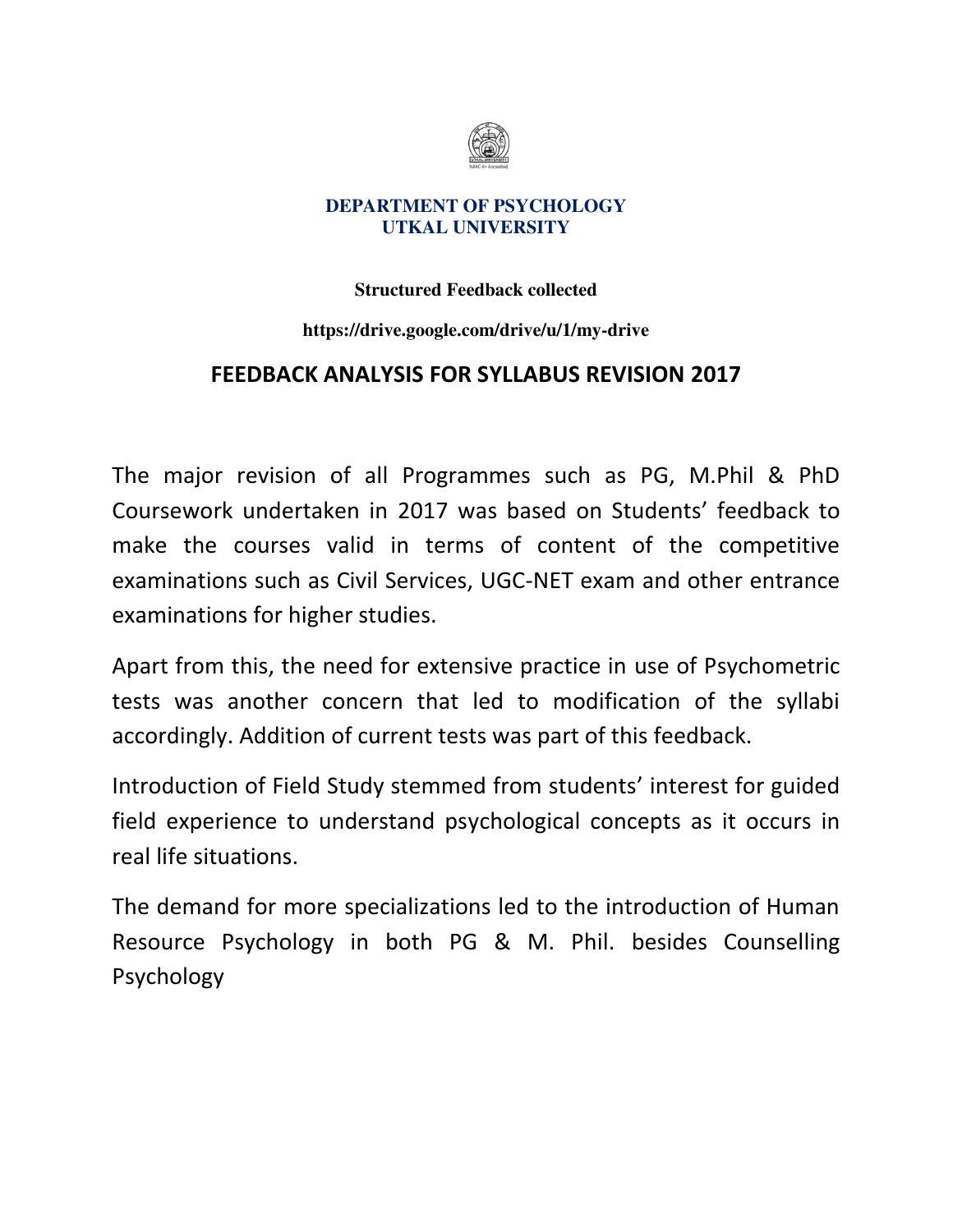

## **FEEDBACK ANALYSIS FOR SYLLABUS REVISION 2021**

The introduction of virtual case study at PG level as an alternative to Field Study was based on students' feedback during pandemic. Owing to restrictions in physical visit to organisations, the website visit served the students' interest as well as curricula design well.

The online classes and the psychological impact of the pandemic in different spheres of Psychology made their way to the syllabus of both PG & M.Phil in many units of some of the courses to better equip the students. The need of use of PowerPoint slides and switching on of camera while teaching were what most of the students communicated through feedback about online classes.

Students felt that the third semester course load was higher than rest of the semester. Therefore, one course was shifted to the fourth semester to make the credit points of all semesters equal.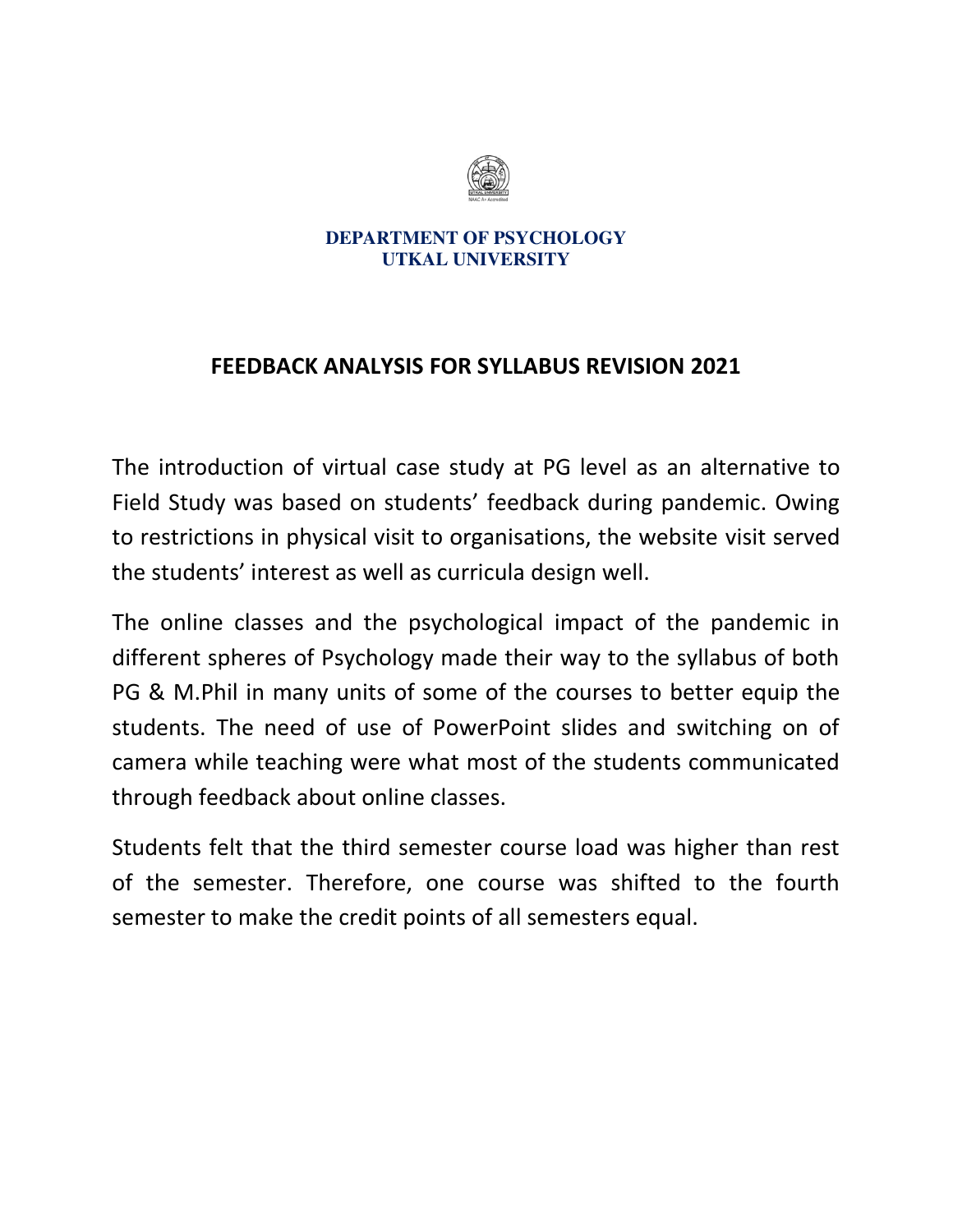

# **Teachers' Effectiveness Feedback Analysis**

The feedback of students on Teaching Effectiveness takes into account the ratings received from students in terms of clarity, pace, quality and other dimensions of teaching of the faculty members.

The teachers try to modify their style of teaching if it is possible. And retain the dimensions appreciated by the students.

Many a times, teachers give more importance to deliver interesting lectures as it draws students towards learning.